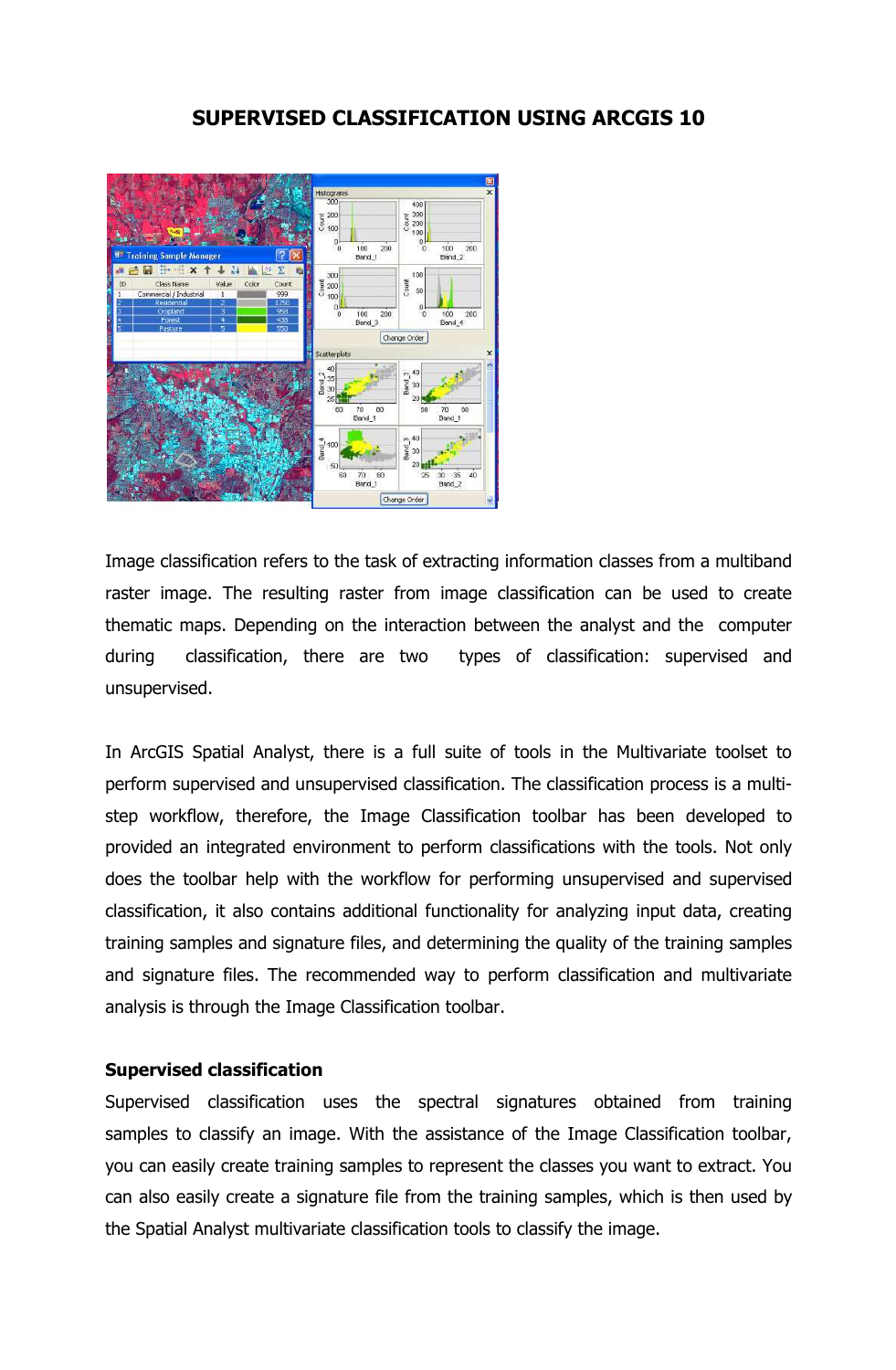# **Adding the Image Classification toolbar**

After enabling the Spatial Analyst extension, you can add the Image Classification toolbar and begin to use its tools to work with your data. Steps:

- 1. Click the Customize menu in ArcMap.
- 2. Click Toolbars > Image Classification.

The toolbar is added in ArcMap.

# **Adding a multiband image for the classification**

The Image Classification toolbar allows you to classify a multiband raster. A multiband satellite image is a typical example of a multiband raster.

To specify a source image for the classification analysis, add the image to ArcMap. Then choose the image layer in the Layer drop-down list on the Image Classification toolbar. Steps:

- **Start ArcMap.**
- Add the Image Classification toolbar to ArcMap. Refer to the topic Adding the Image Classification toolbar for how to add it.
- On the Standard toolbar, click the Add Data button.



- On the Add Data dialog box, browse to the image on the disk and click Add.
- The image is added as a layer in the table of contents. The layer points to all the bands on the disk.

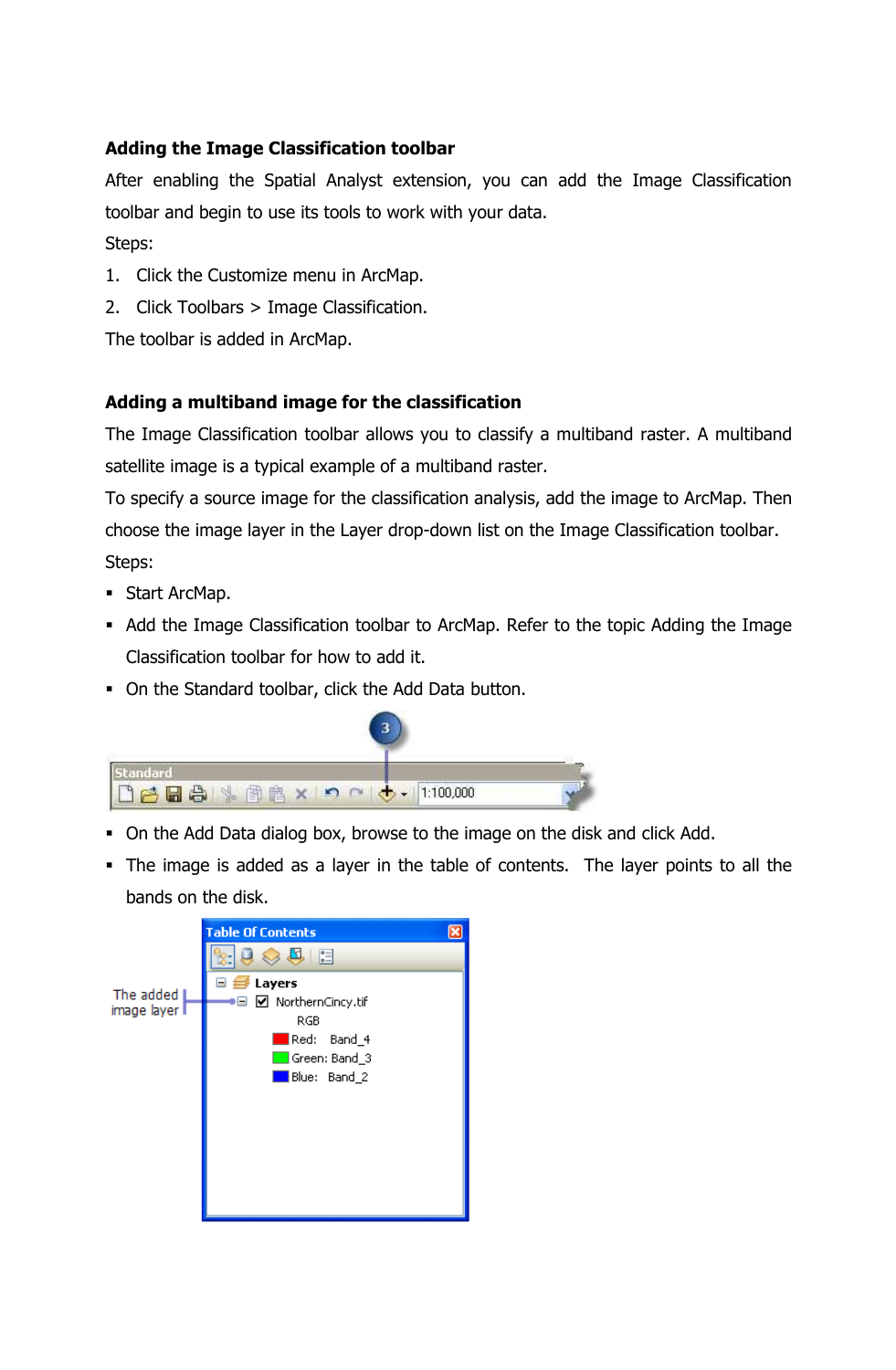• On the Image Classification toolbar, click the Layer arrow and click the image layer you just added.



• This specifies the source image for all the subsequent image classification tasks. All the bands associated with the image layer are used in the classification analysis.

## **Creating a subset of bands for the classification**

Sometimes you do not want to use all the bands from an image dataset in classification analysis. Under such circumstances, you can create a subset of bands for the classification without creating a new raster dataset. To do so, use the Make Raster Layer tool to create a new image layer with the desired band composition. Then select the new image layer on the Image Classification toolbar.

Steps:

- On the Standard toolbar, click the Search window button to open the Search window.
- **Type Make Raster Layer and click the Search button. The Make Raster Layer tool is** displayed in the search results.
- Click the Make Raster Layer item in the search results to activate the Make
- Raster Layer tool.
- On the Make Raster Layer tool dialog box, choose an image layer or a dataset on the disk for the Input raster parameter.
- Specify a name for the new raster layer in the Output raster layer name parameter.Select the bands that you want to include in the new raster layer in the Bands parameter.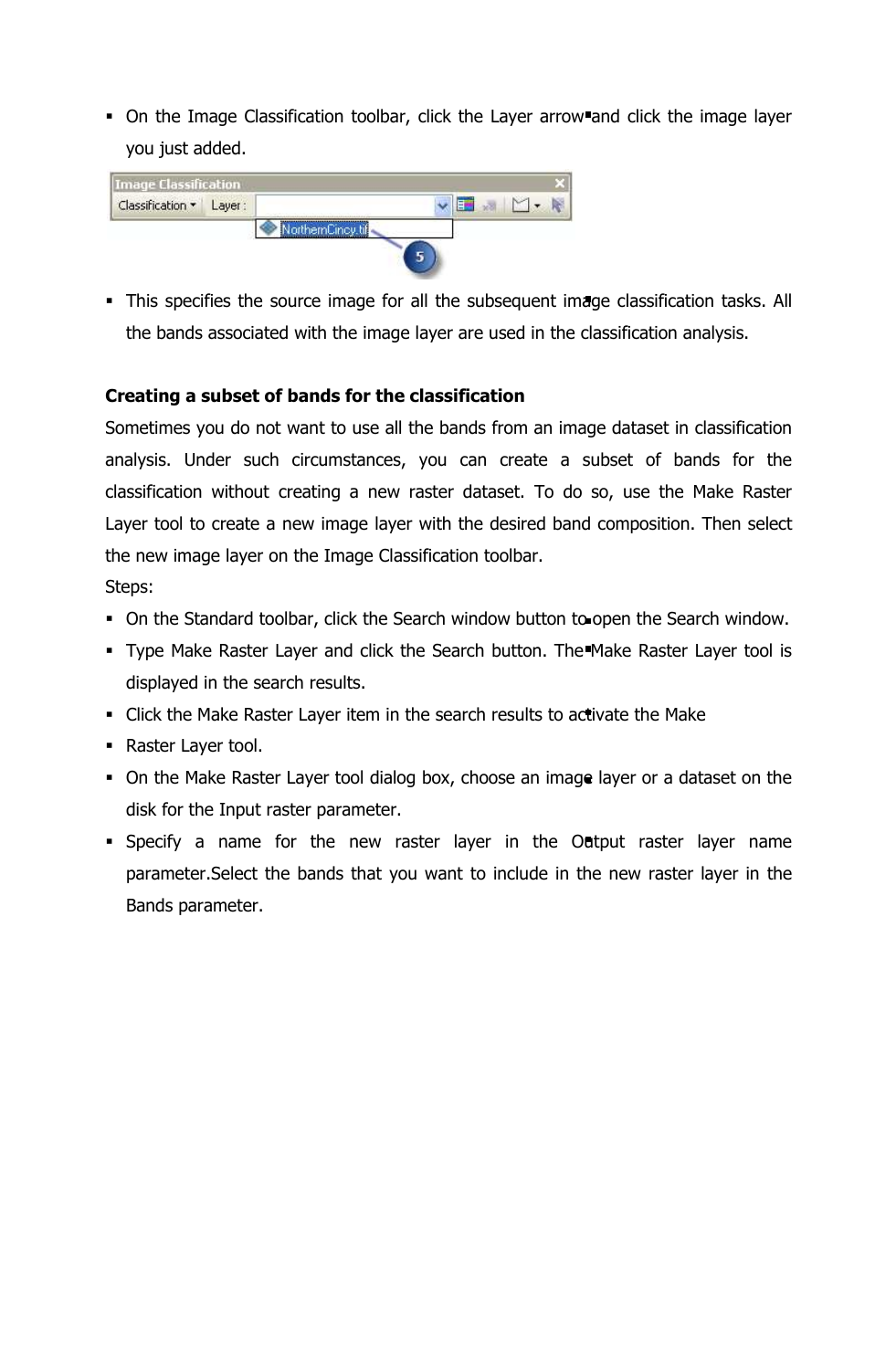| Input raster             |        |                              |
|--------------------------|--------|------------------------------|
| NorthernCincy, tif       |        |                              |
| Output raster layer name |        |                              |
| New Image Layer          |        |                              |
| Where clause (optional)  |        |                              |
|                          |        |                              |
|                          |        |                              |
| Index                    |        |                              |
| $\mathbf{1}$             |        |                              |
| $\overline{c}$           |        |                              |
| 3                        |        |                              |
| $\overline{4}$           |        |                              |
|                          |        |                              |
|                          |        |                              |
|                          | Ш      |                              |
| $\epsilon$               |        |                              |
| ОK                       | Cancel | Environments<br>Show Help >> |

- Click OK to run the tool. A new image layer with the specified subset of bands from the original image dataset is created.
- On the Image Classification toolbar, click the Layer arrow and choose the new image layer that you just created.

The new image layer is set as the source image of the classification analysis. Whatever bands it is made with are used in the classification analysis.

## **Creating training samples**

To create training samples, use the training sample drawing tools on the Image Classification toolbar.

Steps:

The steps below show how to create training samples with the Image

Classification toolbar:

 On the Image Classification toolbar, choose an appropriate image layer in the Layer list.



• Click one of the drawing tools on the Image Classification toolbar. Notice that there are three drawing tools available, for drawing polygons, circles, and rectangles.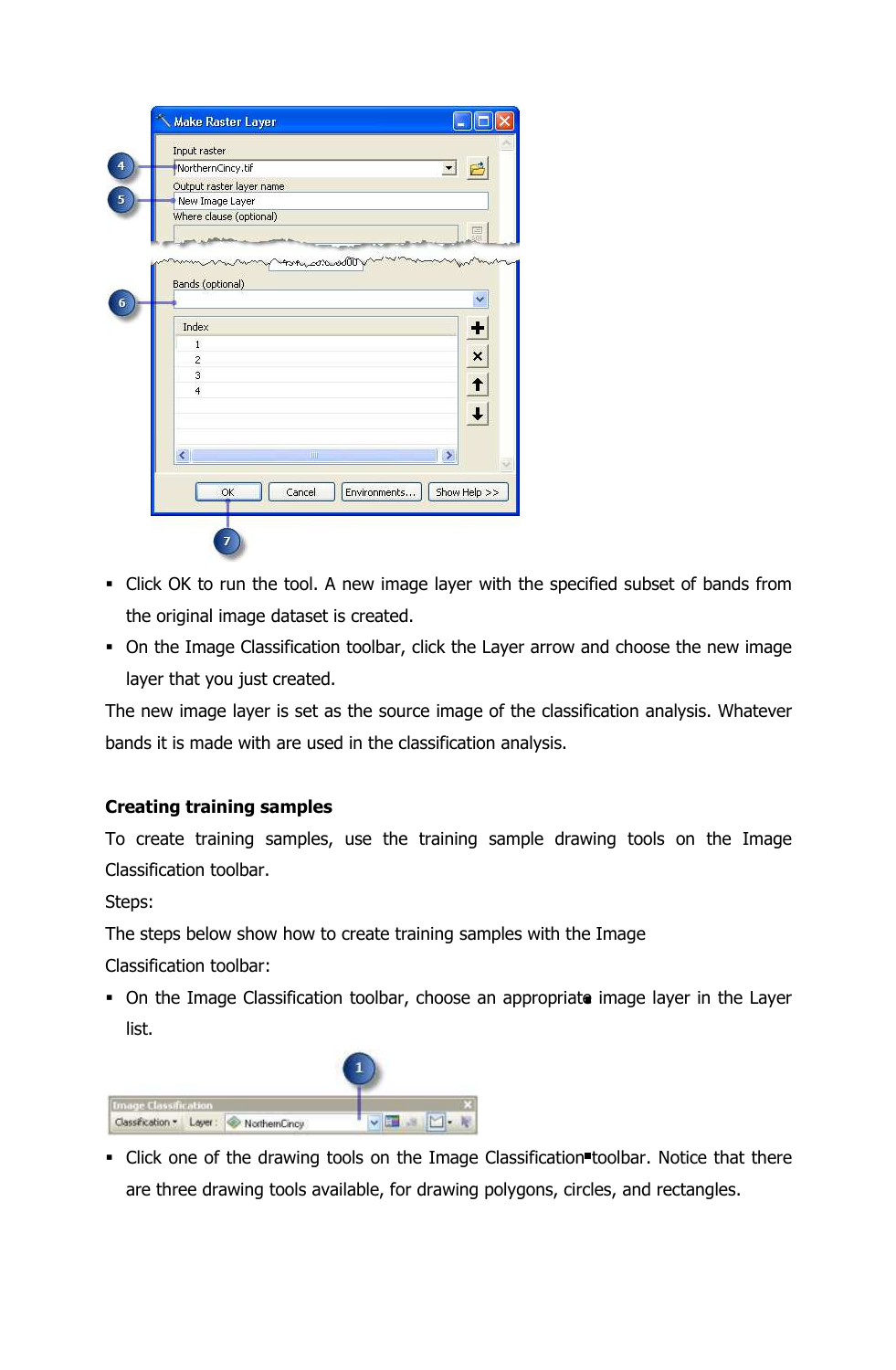

 In ArcMap, identify an area that belongs to a known class. Draw a training sample to enclose it. The following image shows a polygon training sample in ArcMap:

| <b>Image Classification</b> | Classification + Layer: WorthernCincy |       |       | VER Y-R |  |
|-----------------------------|---------------------------------------|-------|-------|---------|--|
| Training Sample Manager     |                                       |       |       |         |  |
|                             | <b>BBCXTINAZE</b>                     |       |       |         |  |
| Class Name<br>ID            | Value                                 | Color | Count |         |  |
| Forest                      |                                       |       | 455   |         |  |
|                             |                                       |       |       |         |  |
|                             |                                       |       |       |         |  |

- Once you finish drawing the training sample, a new class is created in Training Sample Manager with a default name, value, and color. Open Training Sample Manager and change the class name, value, and color if desired.
- Repeat steps 2 to 4 to create a few more training samples to represent the rest of the classes on the image. The following is what Training Sample Manager looks like after five classes are created:

## **Evaluating training samples**

To make sure that the classes represented by the training samples are distinguishable, their spectral characteristics need to be checked and compared. Use the Histograms window, the Scatterplots window, or the Statistics window to check the spectral characteristics of the training samples.

Steps:

• Click the Training Sample Manager button on the Image Classification toolbar.



- **The Training Sample Manager opens.**
- In Training Sample Manager, choose one or more training samples to evaluate.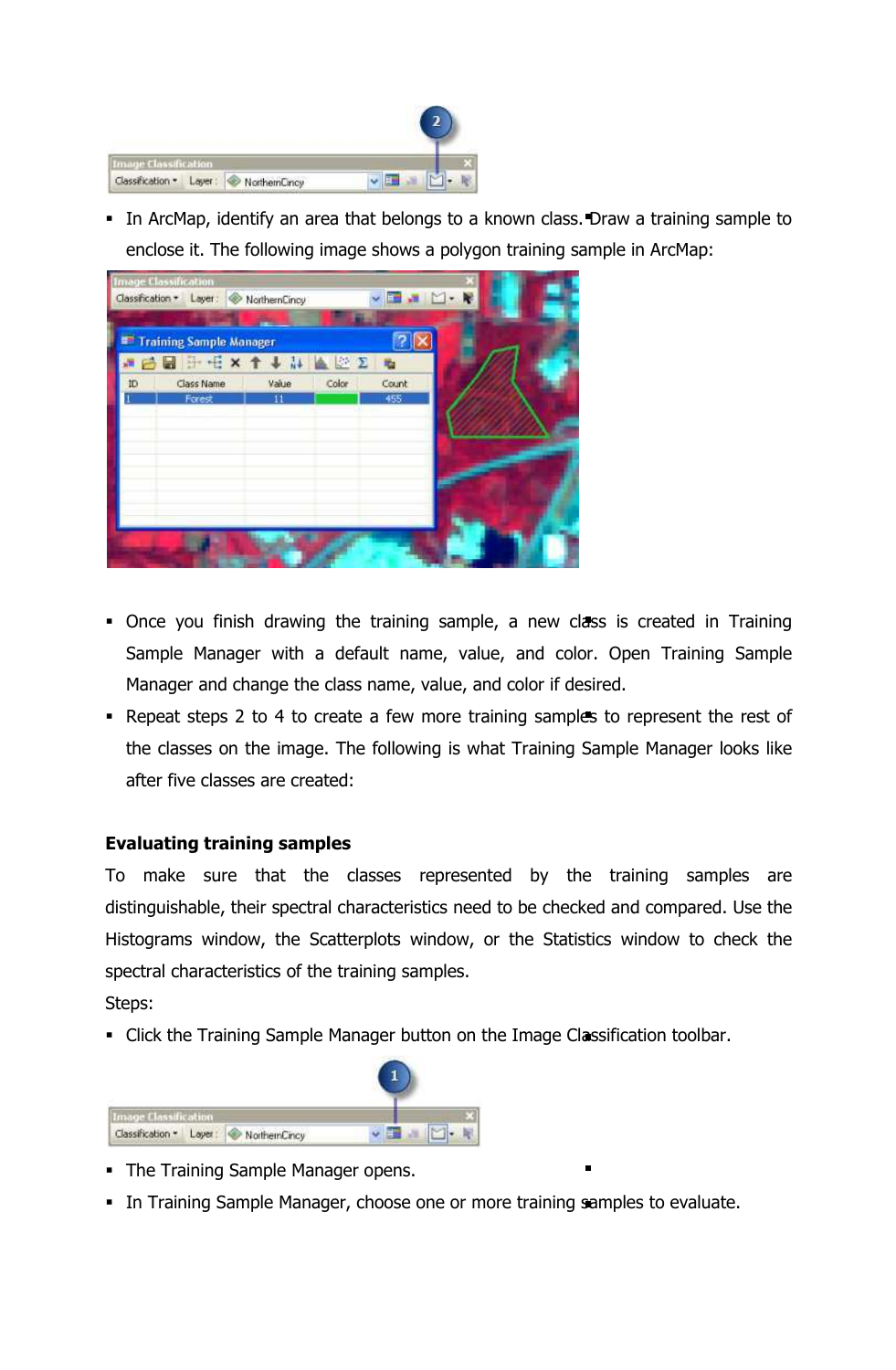|    | Training Sample Manager              |       |             |       |  |
|----|--------------------------------------|-------|-------------|-------|--|
|    | $\mathbf{B} \mathbf{X}$<br><b>PH</b> |       | <b>SING</b> |       |  |
| ID | Class Name                           | Value | Color       | Count |  |
|    | Urban                                |       |             | 556   |  |
|    | Residential                          |       |             | ISO   |  |
|    | water                                |       |             | 814   |  |
|    | agricultural                         | 10    |             | 466   |  |
|    | other vegetation                     | 11    |             | 455   |  |

In the dialog, click the Histograms button to open the Histograms evaluation window.

| <b>B Training Sample Manager</b> |                  |        |                |       |
|----------------------------------|------------------|--------|----------------|-------|
| $\bullet$ $\bullet$ $\bullet$    | $H +$            |        | $\mathbb{R}$ 5 |       |
| ID                               | Class Name       | Value. | Color          | Count |
|                                  | Urban            |        |                | 556   |
|                                  | Residential      |        |                | 150   |
|                                  | water            | ь      |                | 814   |
|                                  | agricultural     | 10     |                | 466   |
| 5                                | other vegetation | 11     |                | 455   |

Note: The Histograms tool works for integer images only. If the pixel values are stored as floating point, this button is unavailable.

- The histograms for the selected classes are displayed in the Histograms window.
- Examine the histograms for each class on all the bands available. Use the vertical scrollbar to show more graphs when more than four bands are available. The histograms of different classes should not overlap. If they do overlap, you need to remove or merge some of the classes.
- Follow the same procedure in steps 3 and 4 but instead click on the Scatterplots button  $\mathbb{Z}$  and the Statistics button  $\Sigma$  button to open their respective windows. Examine the scatterplots and statistics for different classes. They should not overlap with each other on all the band combinations. If you removed old training samples and created new ones, repeat steps 1 to 5 to evaluate the new training samples. This process is iterative and should be repeated until you are satisfied with the training sample set.
- Note: The color of the histogram or the scatterplot for a class matches the color of the class in Training Sample Manager.

If a class is hidden in the background in the histograms or scatterplots, click the Change Order button at the bottom of the window to bring it to the foreground.

In the Statistics window, you can copy the text to the Windows clipboard by pressing Ctrl+C.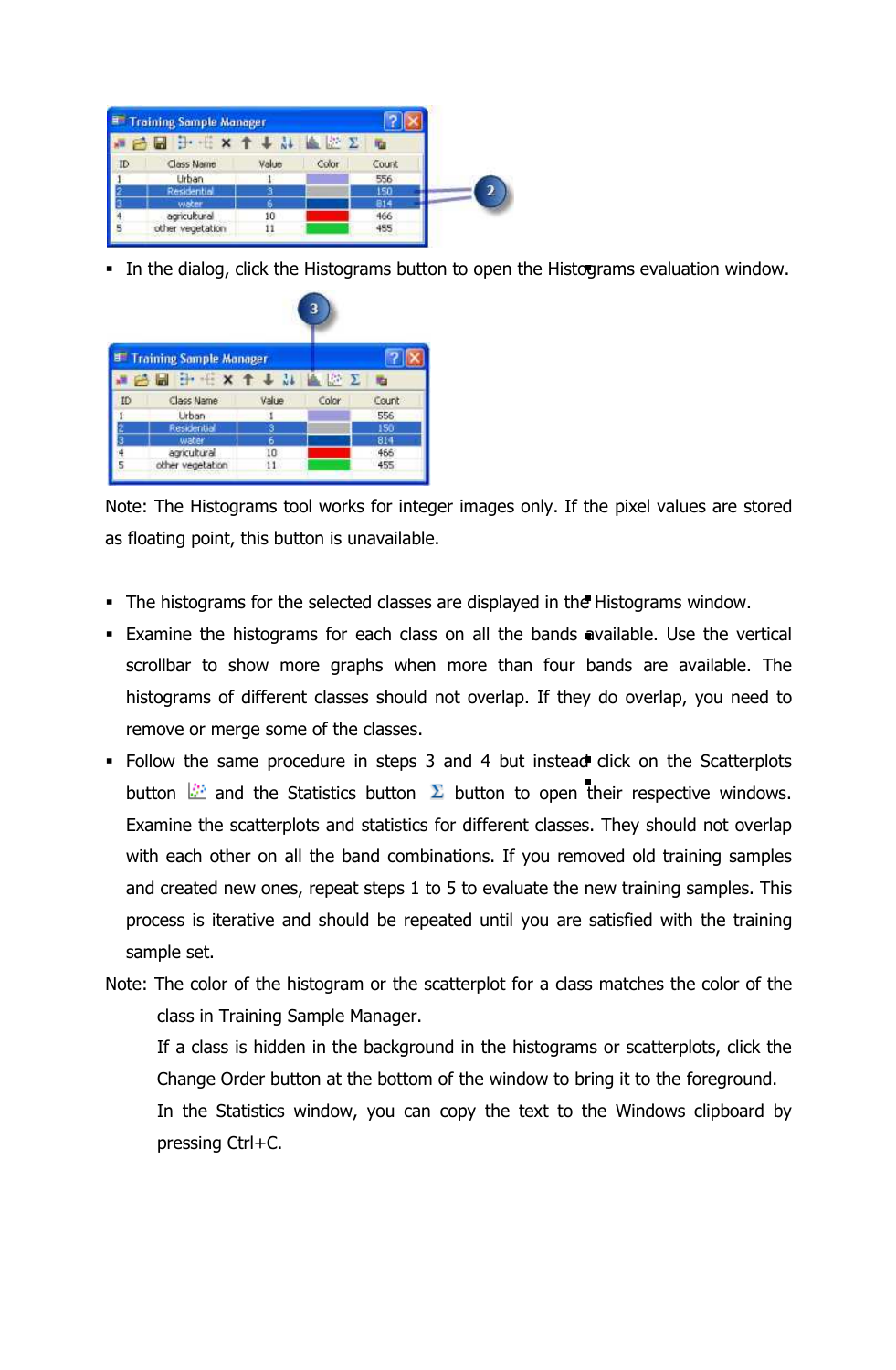## **Managing training samples**

During the process of creating and evaluating training samples, you will need to use the tools on the Training Sample Manager to maintain the list of classes. For example, you may need to change the class name, value, and color. Also, classes may need to be merged, deleted, reorganized, and so on. See the following on

how to perform some common training sample management tasks.

|    | <b>B<sup>III</sup> Training Sample Manager</b> |       |       |             |  |
|----|------------------------------------------------|-------|-------|-------------|--|
|    | ы                                              |       | ▲ 於 ∑ | <b>ICar</b> |  |
| ID | Class Name                                     | Value | Color | Count       |  |
|    | Urban.                                         |       |       | 70          |  |
|    | Residential                                    |       |       | 51          |  |
|    | Cropland                                       |       |       | 90          |  |
|    | Forest                                         |       |       | 132         |  |
|    | Pasture                                        |       |       | 66          |  |

## Managing training samples

The first three tools on the toolbar are used for managing the training samples.

## Clearing all training samples

- In the Training Sample Manager, click the Clear Training Samples button  $\mathbf{r}$ . Loading training samples
- In the Training Sample Manager, click the Load button  $\Box$ . A file browser dialog box appears.
- In the file browser dialog box, select a training sample feature class and click Add.

## Saving training samples

- In the Training Sample Manager, click the Save button  $\Box$ . A file browser dialog box appears.
- In the file browser dialog box, navigate to the desired location and specify a name for the feature class or shapefile, then click Save.

### Managing classes

Other tools on the toolbar are used for managing the classes.

## Merging classes

- In the Training Sample Manager, select two or more classes that you want to merge.
- **Click the Merge button**  $\mathbf{F}$ .

### Deleting classes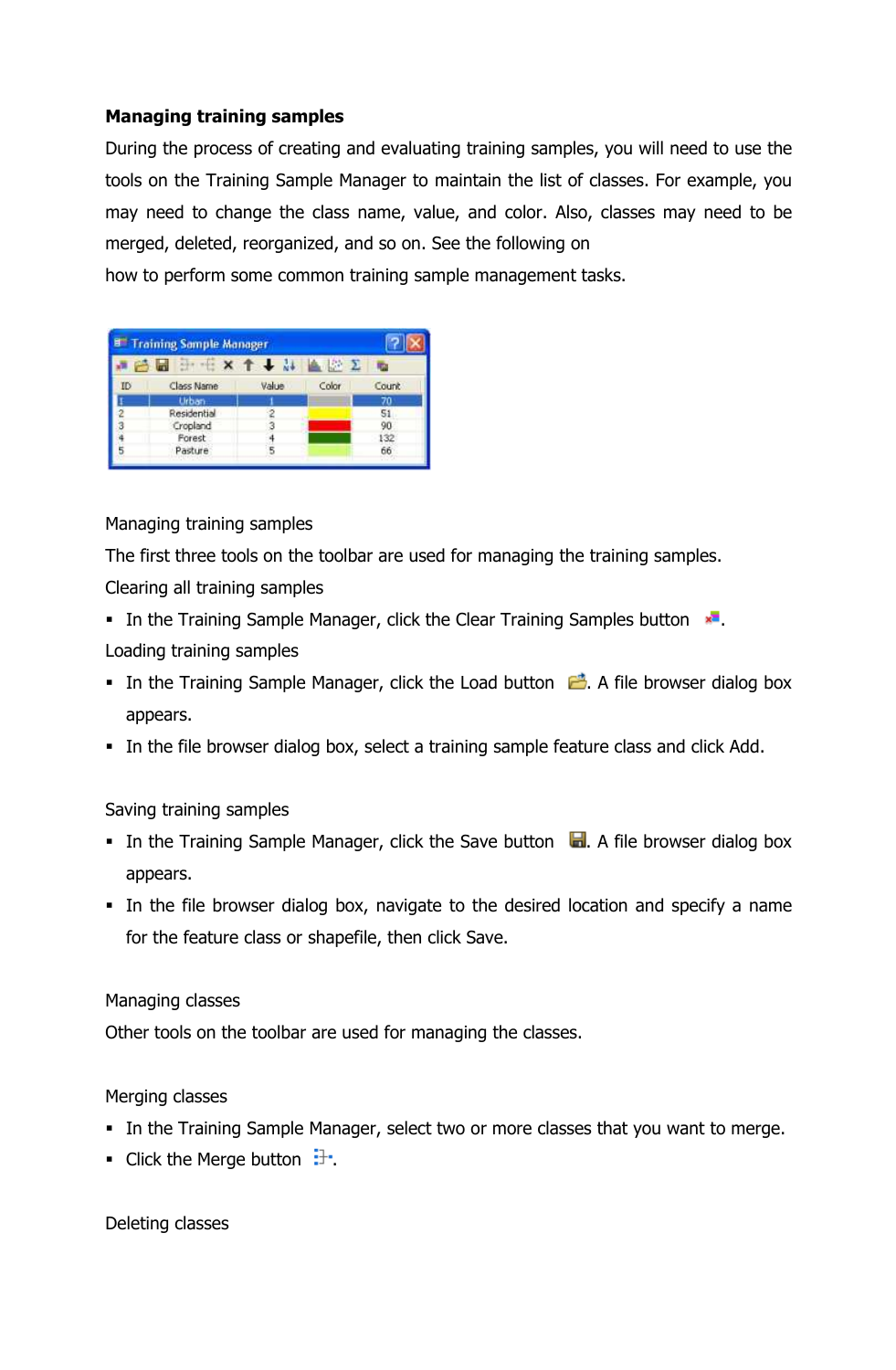- In the manager, select the classes you want to delete.
- Click the Delete button  $\mathbf{\times}$ .

Moving a class up or down

- In the manager, select the class you want to move.
- Click the appropriate Up button  $\uparrow$  or Down button  $\downarrow$ .

Renumber all classes in ascending order

In the manager, click the Reset class values button  $\mathbf{N}^{\downarrow}$ .

Renumber an individual class

- In the manager, click in the Value cell of a row. The cell becomes editable.
- Type the new integer value and press Enter.

Rename a class

- In the manager, click in the Class Name cell of a row. The cell becomes editable.
- **Type a new name and press Enter.**

Changing the display color

- In the manager, click in the Color cell of a class. A color selector is shown.
- Pick a color from the color selector. The color of the training sample is updated in the ArcMap display area and any opened evaluation window.

## **Executing the Interactive Supervised Classification tool**

Once the training samples are created, the Interactive Supervised Classification tool allows you to perform a supervised classification without explicitly creating a signature file. Also, this tool accelerates the speed of the classification. Internally, it calls the Maximum Likelihood Classification tool with default parameters. During the classification, it makes use of all the bands available in the selected image layer.

Steps:

 Create a few training samples if you have not done so already. Refer to the topic Creating training samples to learn how to create them.

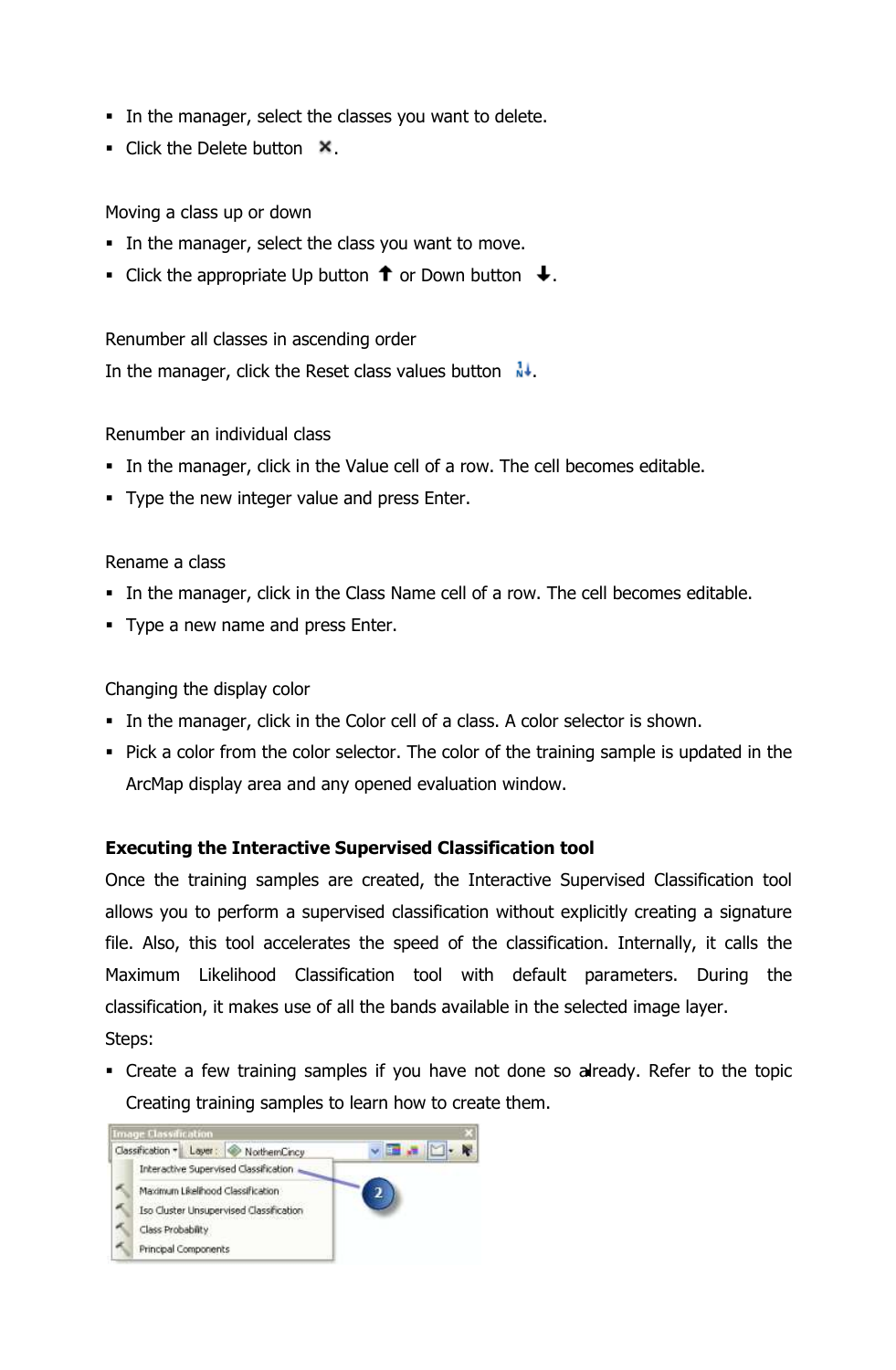- A classification is performed using all the bands of the selected image layer in the Layer list. The result is added to the ArcMap table of contents as a temporary classification layer.
- To save the classified image to disk, right-click the temporary classificationlayer. In the shortcut menu, click Data > Export Data. Specify the location and name for the output raster. Change the cell size and extent for the output raster in the Export Raster Data window if necessary. Then click Save.

## **Creating a signature file**

A signature file is required when you use the geoprocessing tool Maximum Likelihood Classification to classify an image. To create a signature file, you can use the Create Signature File tool  $\Box$  on the Training Sample Manager.

This task assumes that training samples have already been created. If they have not been created, go back to the Creating training samples step to create them.

Steps:

- Open Training Sample Manager from the Image Classification toolbar.
- **Click the Create Signature File button.**

|    | <b>Training Sample Manager</b>                                                                                                                                                                                                                                                                                                                                                                               |       |       |        |
|----|--------------------------------------------------------------------------------------------------------------------------------------------------------------------------------------------------------------------------------------------------------------------------------------------------------------------------------------------------------------------------------------------------------------|-------|-------|--------|
|    | 吊回<br>$\frac{1}{2} \left( \frac{1}{2} + \frac{1}{2} + \frac{1}{2} + \frac{1}{2} + \frac{1}{2} + \frac{1}{2} + \frac{1}{2} + \frac{1}{2} + \frac{1}{2} + \frac{1}{2} + \frac{1}{2} + \frac{1}{2} + \frac{1}{2} + \frac{1}{2} + \frac{1}{2} + \frac{1}{2} + \frac{1}{2} + \frac{1}{2} + \frac{1}{2} + \frac{1}{2} + \frac{1}{2} + \frac{1}{2} + \frac{1}{2} + \frac{1}{2} + \frac{1}{2} + \frac{1}{2} + \frac$ |       |       |        |
| ID | Class Name                                                                                                                                                                                                                                                                                                                                                                                                   | Value | Color | Count: |
|    | Urban                                                                                                                                                                                                                                                                                                                                                                                                        |       |       | 556    |
|    | Residential                                                                                                                                                                                                                                                                                                                                                                                                  | з     |       | 150    |
|    | water                                                                                                                                                                                                                                                                                                                                                                                                        | 6     |       | 814    |
|    | agricultural                                                                                                                                                                                                                                                                                                                                                                                                 | IŬ    |       | 466    |
|    | other vegetation                                                                                                                                                                                                                                                                                                                                                                                             | 11    |       | 455    |

- A file browser dialog box appears.
- On the file browser dialog box, pick a location and specify a name for the signature file. Then click OK to save the file.
- A signature file is created and saved on disk.

## **Executing the Maximum Likelihood Classification tool**

When you have a signature file ready, you can use the Maximum Likelihood Classification tool to classify the input image.

Steps:

- Create training samples if no training samples have been created. Refer to the topic Creating training samples on how to create training samples.
- Create a signature file for the training samples if it has not been created already.